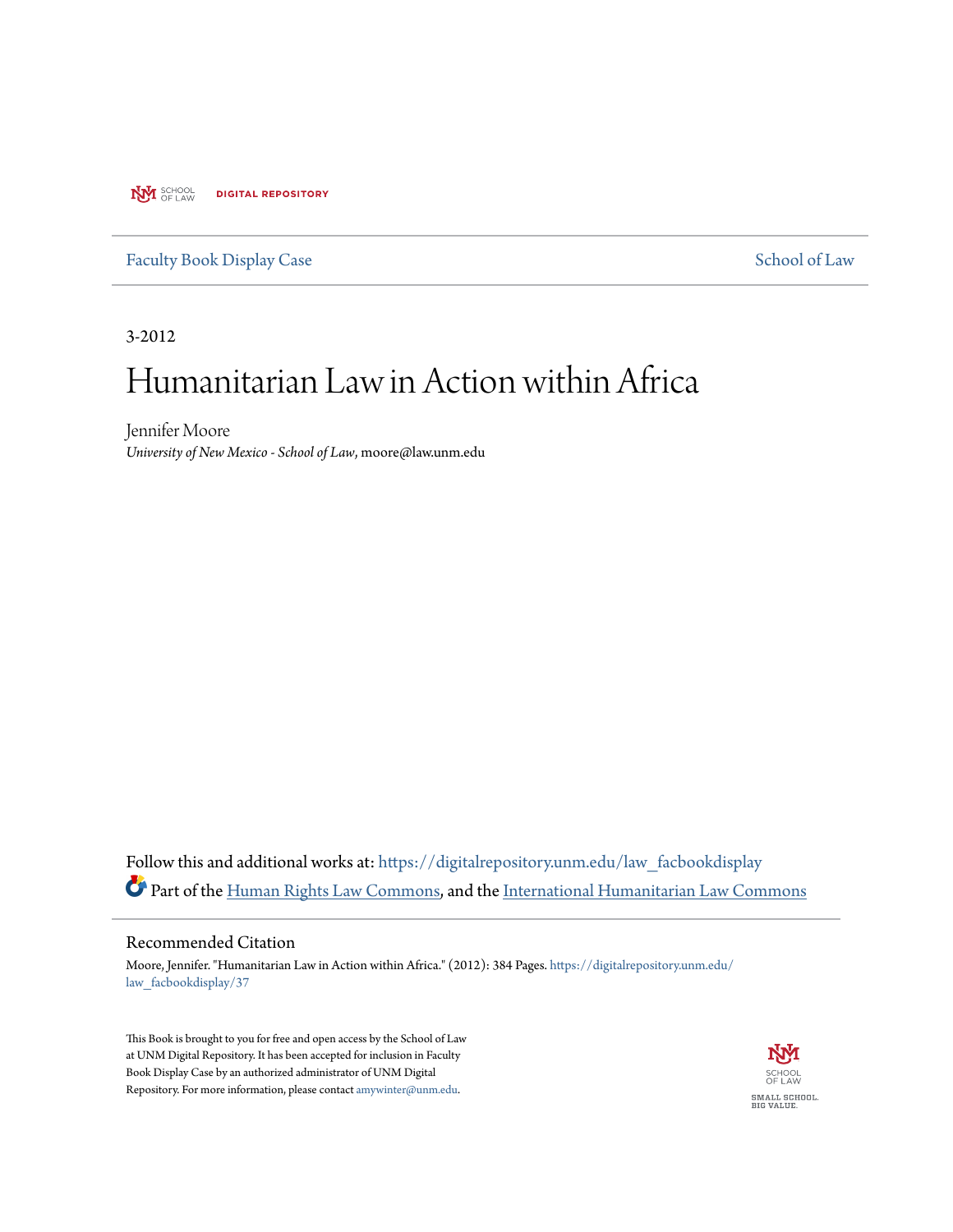# **HUMANITARIAN LAW IN ACTION WITHIN AFRICA**

Jennifer Moore



j.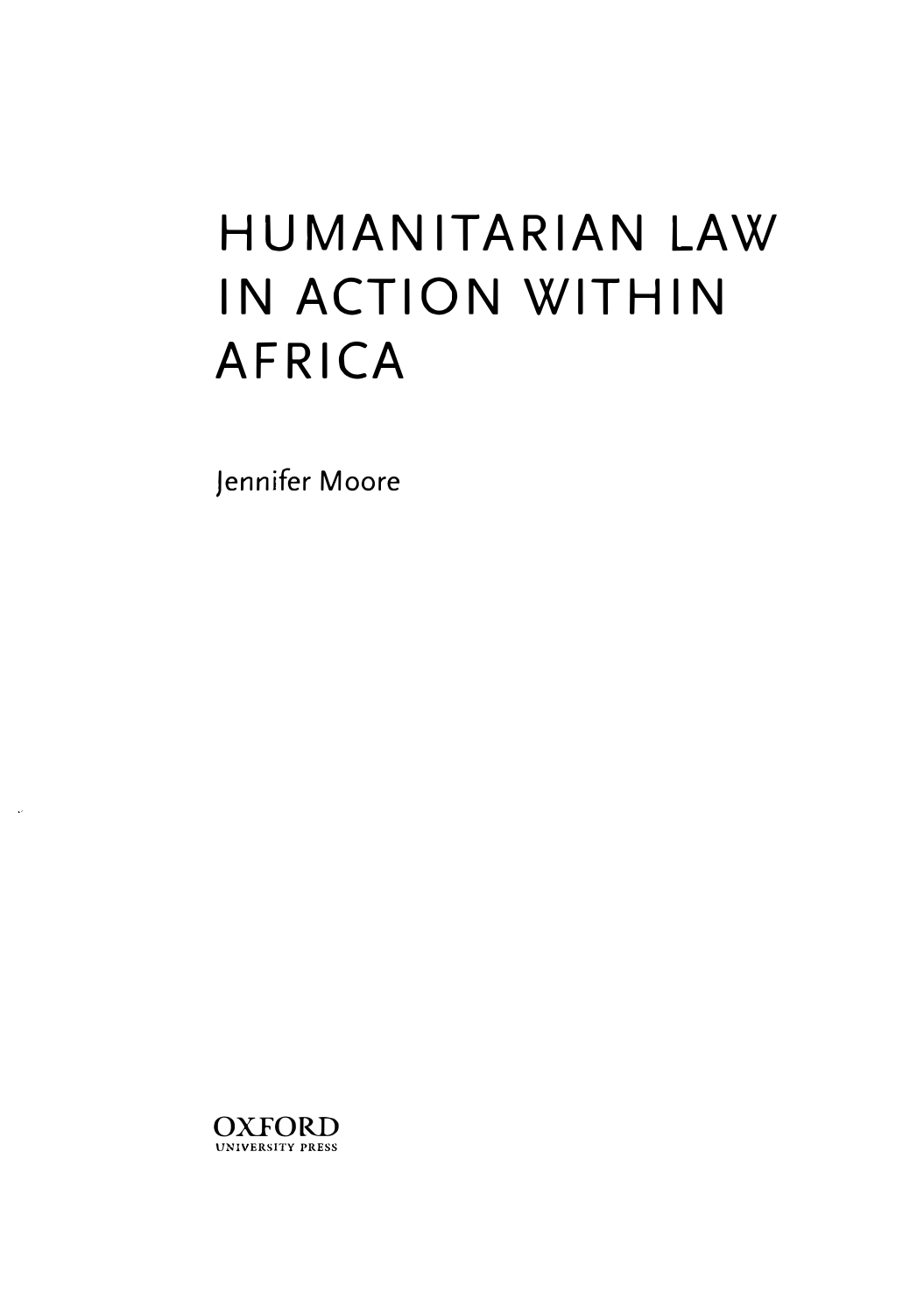

*Oxford University Press, Inc., publishes works that further Oxford University's objective of excellence*  in *research, scholarship, and education.* 

Oxford New York

Auckland Cape Town Dar es Salaam Hong Kong Karachi Kuala Lumpur Madrid Melbourne Mexico City Nairobi New Delhi Shanghai Taipei Toronto

With offices in

Argentina Austria Brazil Chile Czech Republic France Greece Guatemala Hungary Italy Japan Poland Portugal Singapore South Korea Switzerland "Thailand Turkey Ukraine Vietnam

**Copyright© 2012 by Oxford University Press, Inc.** 

Published by Oxford University Press, Inc. 198 Madison Avenue, New York, New York 10016

Oxford is a registered trademark of Oxford University Press Oxford University Press is a registered trademark of Oxford University Press, Inc.

All rights reserved. No part of this publication may be reproduced, stored in a retrieval system, or transmitted, in any form or by any means, electronic, mechanical, photocopying, recording, or otherwise, without the prior permission of Oxford University Press, Inc.

Library of Congress Cataloging-in-Publication Data

Moore, Jennifer, 1961- Humanitarian law in action within Africa / Jennifer Moore. p.cm. Includes bibliographical references and index. ISBN 978-0-19-985696-l (hardback: alk. paper) 1. Humanitarian law. 2. Humanitarian law-Africa. I. Title. KZ6471.M66 2012 34 l.6'7096-dc23 2011042322

987 654321

Printed in the United States of America on acid-free paper

#### Note to Readers

1his publication is designed to provide accurate and authoritative information in regard to the subject matter covered. It is based upon sources believed to be accurate and reliable and is intended to be current as of the time it was written. It is sold with the understanding that the publisher is not engaged in rendering legal, accounting, or other professional services. If legal advice or other expert assistance is required, the services of a competent professional person should be sought. Also, to confirm that the information has not been affected or changed by recent developments, traditional legal research techniques should be used, including checking primary sources where appropriate.

> *( Based on the Declaration of Principles jointly adopted by a Committee of the American Bar Association and a Committee of Publishers and Associations.)*

**You may order this or any other Oxford University Press publication by visiting the Oxford University Press website at www.oup.com**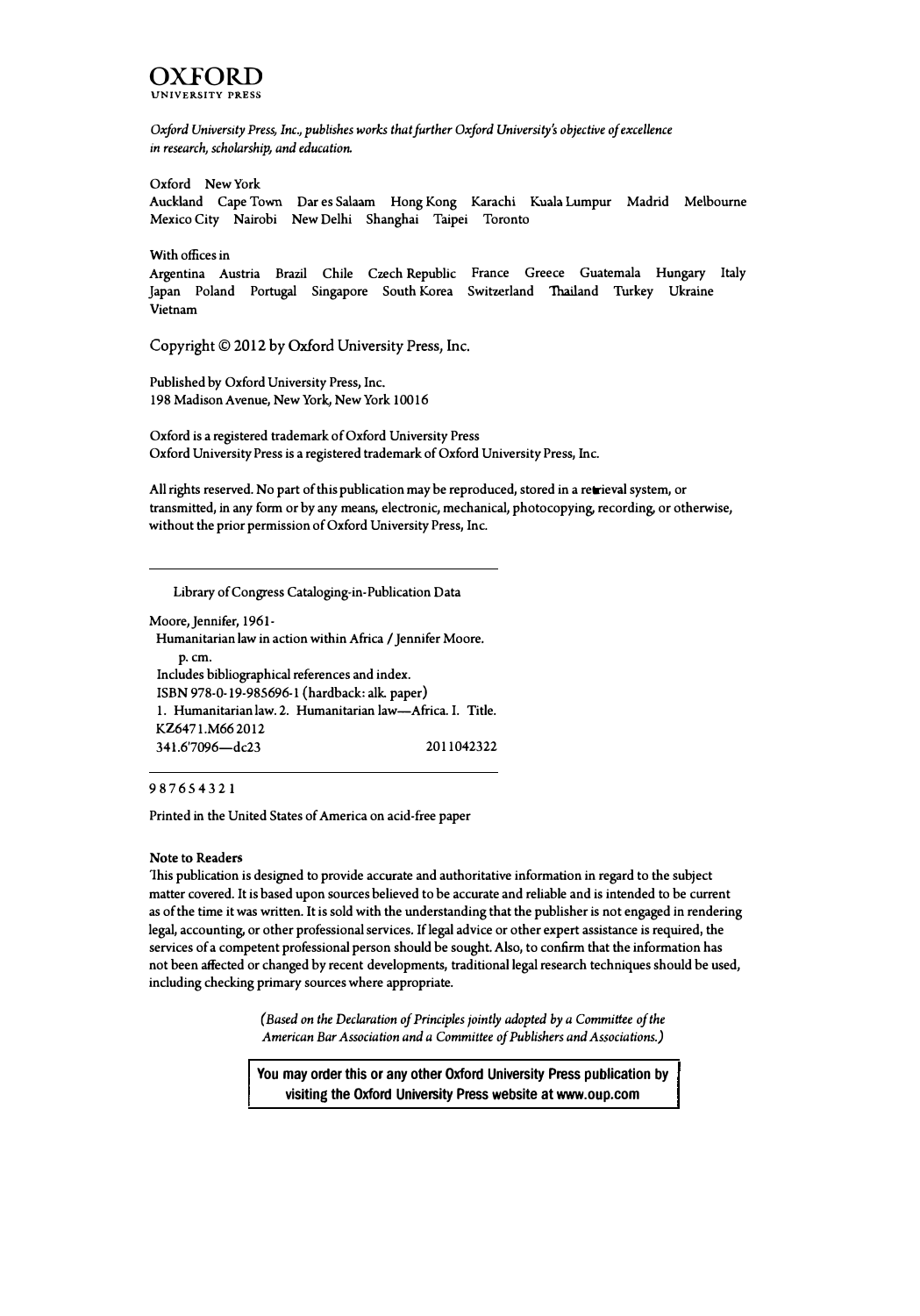To my parents Jonathan and Katherine A. Moore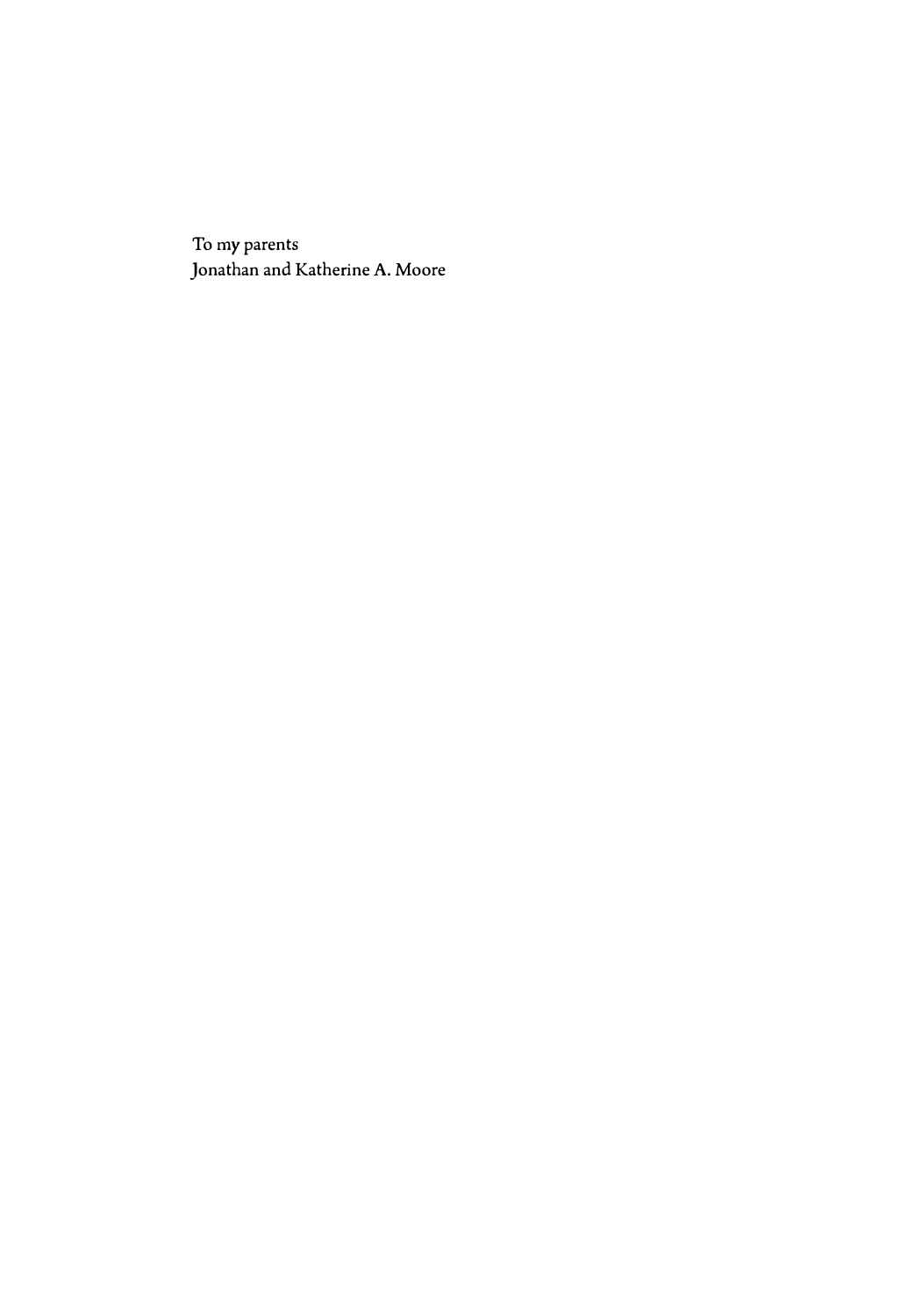# **CONTENTS**

*Acknowledgments ix* 

Introduction 1

## **PART I: International Legal Rules for Conflict Resolution**

- 1. The Human Fundamentals of International Law 13 2. Humanitarian Law: The Law of Armed Conflict 45 3. Human Rights Law: The Law of Human Dignity 75
- 4. International Criminal Law: Accountability for Crimes of War and Crimes Against Humanity 123
- 5. International Refugee Law: Protection for Individuals Fleeing Persecution and Armed Conflict 153

# **PART II: Humanitarian Law and Post-conflict Reconstruction in Africa**

- 6. Tools for Implementing Humanitarian Law: Courts, Troops, the Media, Development, and Communities 177
- 7. Beyond Juba in Uganda: Reconciling Restorative and Retributive Justice 209
- 8. After Lome in Sierra Leone: The Special Court and National Reconciliation 241
- 9. After Arusha in Burundi: Disarming the Heart to Disarm the Body 283

Conclusion 323

*Index* 335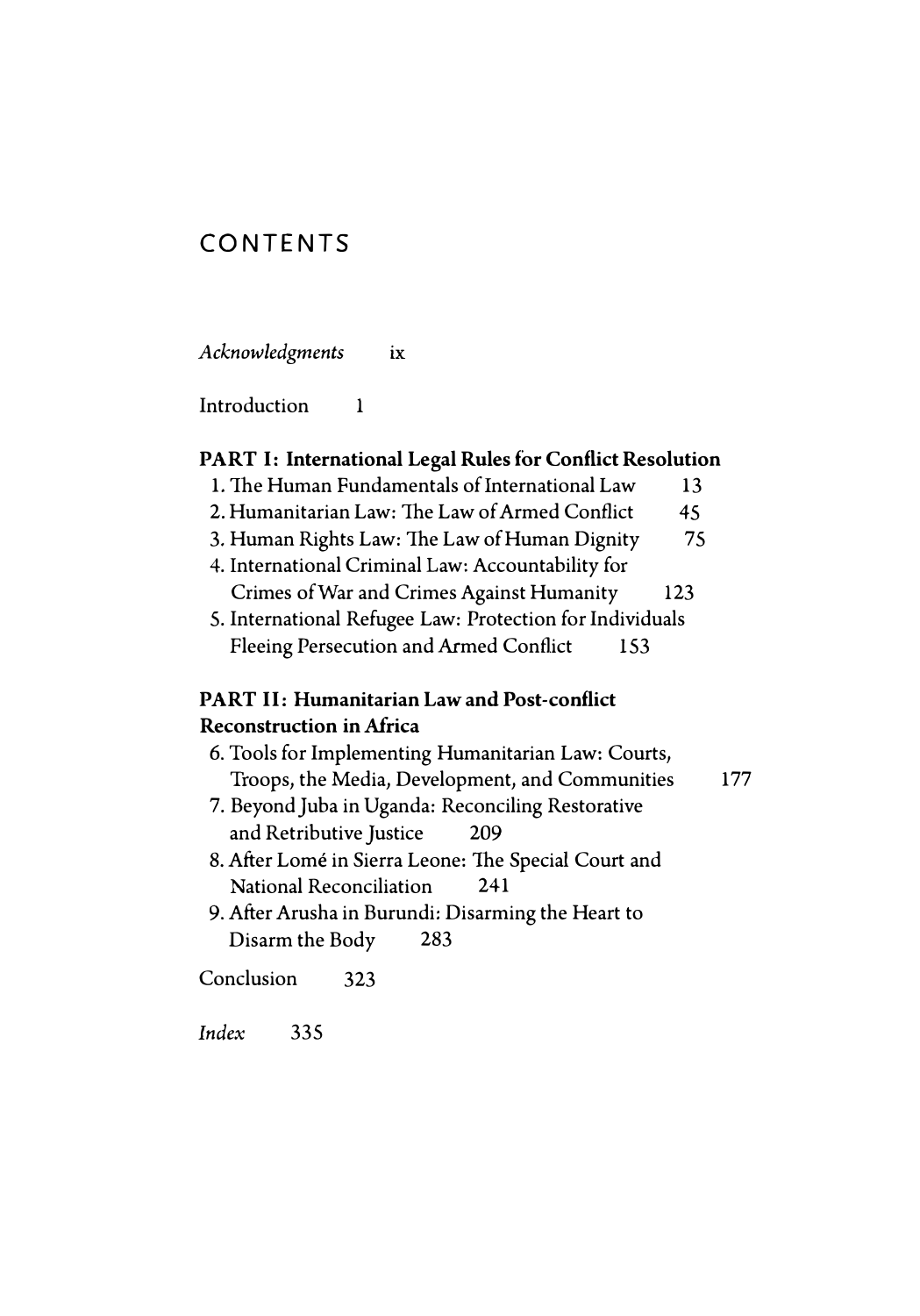# **ACKNOWLEDGMENTS**

This book is a kind of tapestry woven from threads that bind me to fellow travelers and kindred spirits on both sides of the Atlantic Ocean. I am particularly grateful for the support of my colleagues and students at the University of New Mexico School of Law, the scholars and human rights defenders I met and interviewed in Uganda, Burundi and Sierra Leone, my editing team at Oxford University Press, and my home team of family and friends. Back in 2008, Kevin Pendergast, OUP Senior Acquisitions Editor, encouraged me to spin an idea about the relationship between punitive and restorative justice in post-conflict African countries into a book proposal. His enthusiasm, flexibility and expertise launched the book and helped me keep it afloat throughout the research and writing process. Without Kevin, this project would never have been started.

Thanks first to my UNM colleagues: to my students Heba Atwa, Brianne Bigej, Greg Cole, Kameron Kramer, and Sophia Lane, who provided inspiration, sounding boards and research assistance, as needed; to Ernesto Longa, law librarian par excellence, for his zeal in locating essential books and articles, peace accords and national constitutions; to Nancy Harbert and Carolyn Gonzales, our in-house journalists, for reporting on the project; to my Dean Kevin Washburn, for supporting not one but two research trips to Africa in one year; to my fellow law profs Jim Ellis, Chris Fritz, Laura Gomez, Fred Hart, Nathalie Martin and Liz Rapaport, for talking me through the various stages of writing process; to Prof. Norman Bay, for sharing his expertise on international criminal law and critiquing Chapter 4; to Dr. Steve Bishop in Africana Studies for introducing me to child soldier narratives and reviewing the chapter on Sierra Leone; and to Dr. Felipe Gonzales in Sociology for helping me think about humanitarian law as a tool of social change and for editing the entire manuscript.

I owe a great intellectual and moral debt to the Ugandans, Burundians and Sierra Leoneans working in the field of humanitarian action and transformative justice in their countries. This book is meant to honor their commitment, their insights and their perseverance. For their efforts during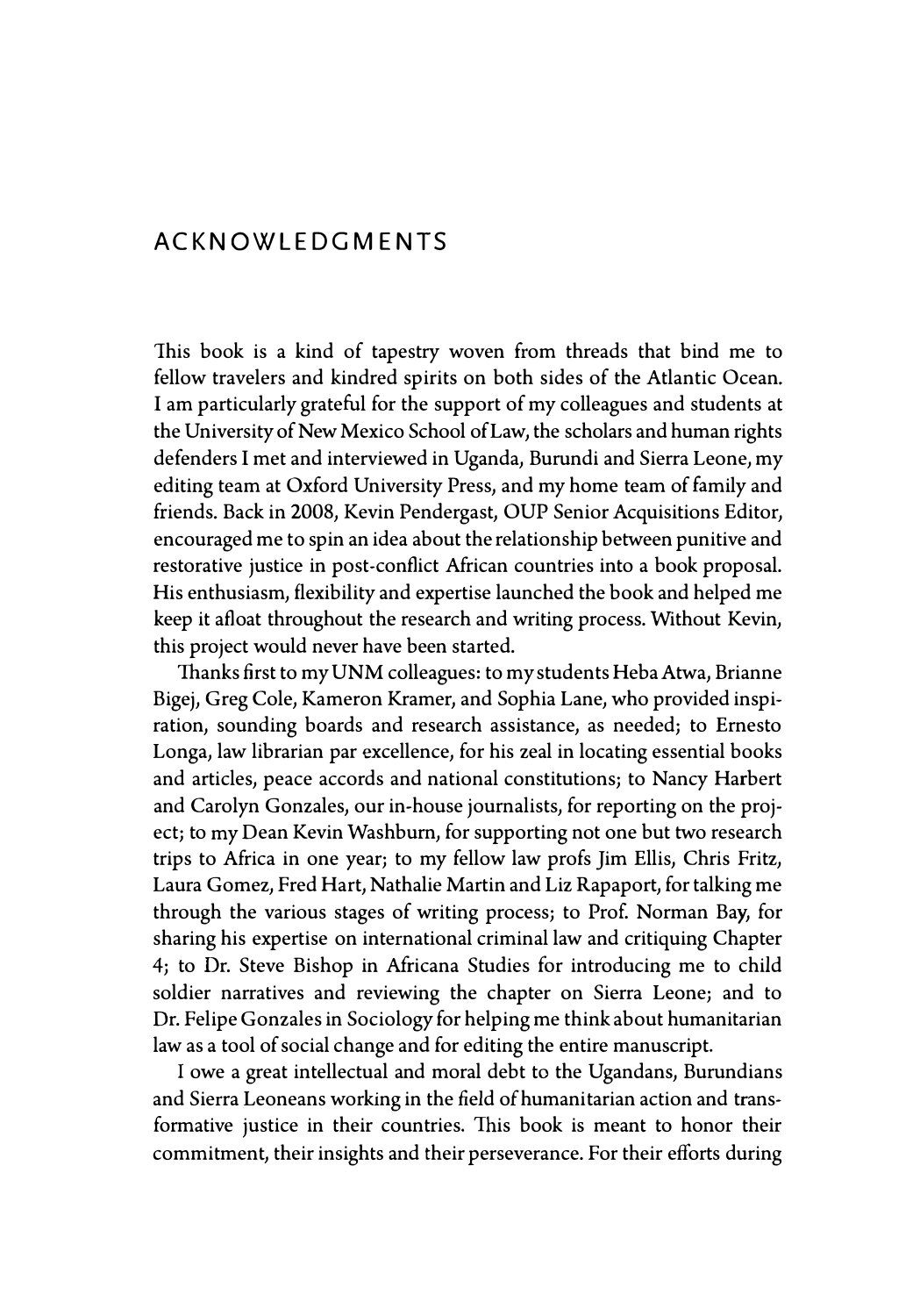my trip to Kampala in March of 2010, I would like to thank especially Rachel Odoi-Musoke, of the Ugandan Government's Justice, Law and Order Sectorj Dr. Joseph Oloka-Onyango, Zahara Nampewo and Busingye Kabumba of the Human Rights and Peace Centre at Makerere University School of Lawj and Moses Okello of the Beyond Juba Project. For their time and counsel during my visit to Burundi in 2010, thanks, merci and murakoze to Pie Ntakarutimana and Alexis Sinduhije, human rights defenders and pro-democracy activists; and Charles Ndayiziga of the Centre d'Alerte et Prévention de Conflits. For teaching me about Sierra Leone's political development, thanks to Dr. Jimmy Kandeh of the University of Richmond. For sharing their musical narratives of flight and exile, and for allowing me to use their song lyrics as chapter introductions, thanks to the Sierra Leone Refugee All Stars. For broadening my experience in Sierra Leone in October of 2010, thanks to Thomas Mark Turay, Mary Turay, Francis Massaquoi, Agnes Jattu Carew-Bah, Mohamed Kamara and all their colleagues at the Centre for Development and Peace Education in Mayagba, Bombali District; Joseph Sesay of the Centre for Accountability and the Rule of Law; John Caulker and Sheku Koroma of Fambul Tok; and Binta Mansaray, Registrar, and her staff at the Special Court for Sierra Leone. Special appreciation to Ibrahim George, Officer-in-Charge of the Freetown office of the International Committee of the Red Cross, for his dedication to humanitarian action as a global movement.

Throughout my research and during my trips to Kampala, Bujumbura and Freetown, I also met with members of the international community, who shared their insights on post-conflict reconstruction in Africa. I am especially grateful to Maud Roure, Burundi desk officer for Interpeace, who welcomed me to a peace conference supported by her organization in Bujumburaj Prof. Joel Samuels, who invited me to participate in a conference on Sierra Leone at the University of South Carolinaj and Kassie Mcllvaine, who connected me to her colleagues in Burundi. Thanks also to the United Nations Peacebuilding Office in Freetown, led by Michael von der Schulenburg; the Sierra Leone delegation of United Nations High Commissioner for Refugees; Anne-Marie Callan, the Irish Chargé d'Affaires in Sierra Leonej Aitor Sanchez Lacomba, head of the Freetown delegation of the International Rescue Committeej and the Kampala, Bujumbura and Freetown delegations of the International Committee of the Red Cross. Geoff Loane, ICRC Delegate in London, deserves special mention for linking me to the ICRC offices in all three countries. ICRC kindled my interest in humanitarian law back in law school, and continues to inspire my engagement in the field of transitional justice.

My family members and dear friends all contributed to the writing of this book, intellectually and emotionally. My gratefulness to them goes